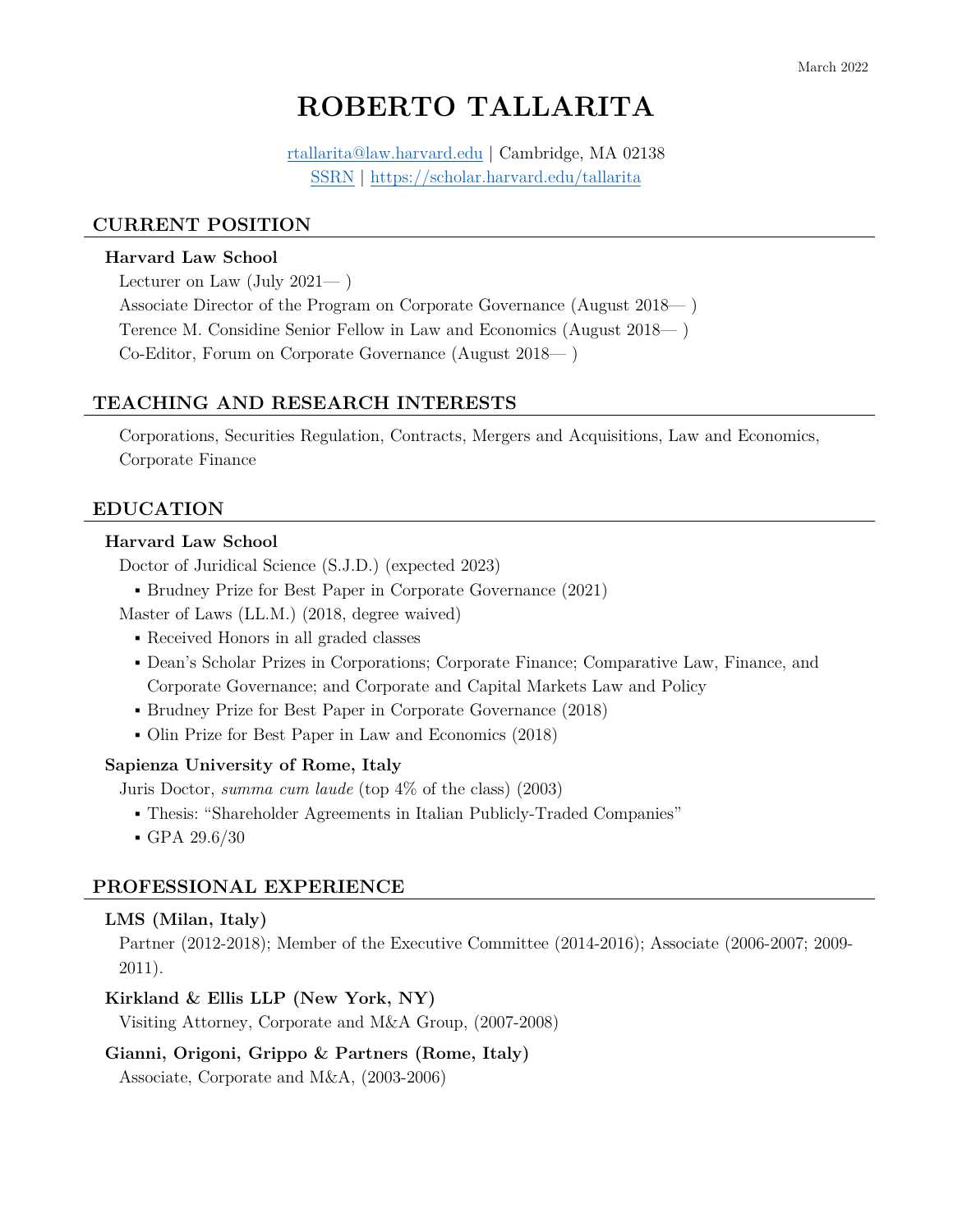# **PUBLISHED AND FORTHCOMING WORKS**

## **Articles**

- 1. *[The Limits of Portfolio Primacy,](https://papers.ssrn.com/sol3/papers.cfm?abstract_id=3912977)* Vanderbilt Law Review (forthcoming 2023)
- 2. *[Stakeholder Capitalism in the Time of Covid,](https://papers.ssrn.com/sol3/papers.cfm?abstract_id=4026803)* 40 Yale Journal on Regulation (forthcoming 2022) (with L. Bebchuk and K. Kastiel)
- 3. *[The Perils and Questionable Promise of ESG-Based Compensation](https://papers.ssrn.com/sol3/papers.cfm?abstract_id=4048003)*, 48 Journal of Corporation Law (forthcoming 2022)
- 4. *[Does Enlightened Shareholder Value Add Value?](https://papers.ssrn.com/sol3/papers.cfm?abstract_id=4065731)*, The Business Lawyer (forthcoming 2022)
- 5. *[Will Corporations Deliver Value to All Stakeholders?,](https://ssrn.com/abstract=3899421)* 75 Vanderbilt Law Review (Forthcoming 2022) (with L. Bebchuk)
- 6. *[Stockholder Politics,](https://ssrn.com/abstract=3798101)* 73 Hastings Law Journal (forthcoming 2021)
- 7. *[For Whom Corporate Leaders Bargain,](https://ssrn.com/abstract=3677155)* 94 Southern California Law Review 1467 (2021) (with L. Bebchuk and K. Kastiel)
- 8. *[The Tragedy of Costs and Benefits,](https://bostonreview.net/articles/roberto-tallarita-tragedy-costs-and-benefits/)* Boston Review, May 2020
- 9. *[The Illusory Promise of Stakeholder Governance,](https://ssrn.com/abstract=3544978)* 105 Cornell Law Review 91 (2020) (with L. Bebchuk)
- 10. *The Untenable Case for [Keeping Investors in the Dark,](https://ssrn.com/abstract=3281791)* 10 Harvard Business Law Review 1 (2020) (with L. Bebchuk, R. Jackson, & J. Nelson)
- 11. *[The Politics of CEOs,](https://ssrn.com/abstract=3355690)* 11 Journal of Legal Analysis 1 (2019) (with A. Cohen, M. Hazan, & D. Weiss)

## **Op-Eds, Blog Posts, Discussion Papers, and Shorter Works**

- 1. *[The Flaws and Limits of ESG-Based Compensation,](https://www.promarket.org/2022/03/11/esg-compensation-executives-flaws/)* ProMarket, Mar. 11, 2022 (with L. Bebchuk)
- 2. *[The Perils and Questionable Promise of ESG-Based Compensation](https://corpgov.law.harvard.edu/2022/03/09/the-perils-and-questionable-promise-of-esg-based-compensation/)*, Harvard Law School Forum on Corporate Governance, Mar. 9, 2022 (with L. Bebchuk)
- 3. *[How the Covid-19 Pandemic Put Corporate Stakeholder Promises to the Test,](https://www.promarket.org/2022/02/24/covid-pandemic-stakeholder-capitalism-corporate-promises/)* ProMarket, Feb. 24, 2022, (with L. Bebchuk and K. Kastiel)
- 4. *[Stakeholder Capitalism in the Time of COVID](https://corpgov.law.harvard.edu/2022/02/22/stakeholder-capitalism-in-the-time-of-covid/)*, Harvard Law School Forum on Corporate Governance, Feb. 22, 2022 (with L. Bebchuk and K. Kastiel)
- 5. *[How Much Can We Trust Index Funds on Climate Change?,](https://promarket.org/2022/01/05/index-funds-climate-change-portfolio-primacy-esg/)* ProMarket, Jan. 5, 2022
- 6. *[The Limits of Portfolio Primacy,](https://corpgov.law.harvard.edu/2021/11/30/the-limits-of-portfolio-primacy/)* Harvard Law School Forum on Corporate Governance, Nov. 30, 2021
- 7. *["Stakeholder" Talk Proves Empty Again,](https://www.wsj.com/articles/stakeholder-capitalism-esg-business-roundtable-diversity-and-inclusion-green-washing-11629313759)* Wall Street Journal, Aug. 19, 2021 (with L. Bebchuk)
- 8. *[The Rise of Shareholder Politics,](https://www.theatlantic.com/ideas/archive/2021/06/shareholder-politics/619111/)* The Atlantic, June 2021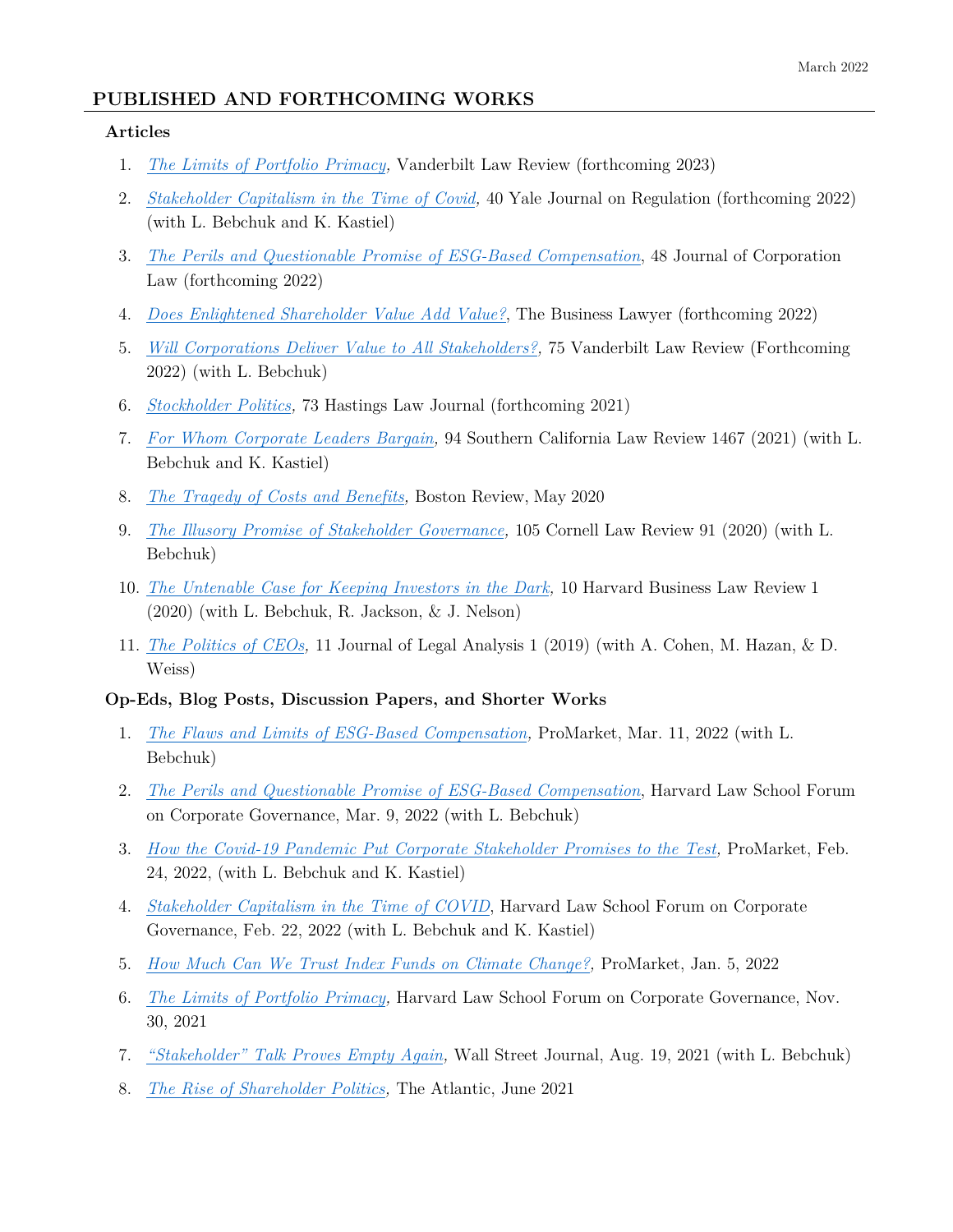- 9. *The Business Roundtable and Stakeholders: One Year Later,* The Corporate Board, Nov.-Dec. 2020 (with L. Bebchuk)
- 10. *[For Whom Corporate Leaders Bargained,](https://promarket.org/2020/09/15/for-whom-corporate-leaders-bargained-what-the-past-can-teach-us-about-the-questionable-promise-of-implementing-stakeholder-capitalism-today/)* ProMarket, *Sept*. 15, 2020 (with L. Bebchuk and K. Kastiel)
- 11. *[The Illusory Promise of "Stakeholderism": Why Embracing Stakeholder Governance Would Fail](https://promarket.org/2020/09/08/the-illusory-promise-of-stakeholderism-why-embracing-stakeholder-governance-would-fail-stakeholders/)  [Stakeholders,](https://promarket.org/2020/09/08/the-illusory-promise-of-stakeholderism-why-embracing-stakeholder-governance-would-fail-stakeholders/)* ProMarket, Sept. 8, 2020 (with L. *Bebchuk*)
- 12. *[For Whom Corporate Leaders Bargain,](https://corpgov.law.harvard.edu/2020/08/25/for-whom-corporate-leaders-bargain/)* Harvard Law *School* Forum on Corporate Governance, Aug. 25, 2020 (with L. Bebchuk and K. Kastiel)
- 13. *[Was the Business Roundtable Statement on Corporate Purpose Mostly for Show? \(3\) Disregard](https://corpgov.law.harvard.edu/2020/08/19/was-the-business-roundtable-statement-mostly-for-show-3-disregard-of-legal-constraints/)  [of Legal Constraints,](https://corpgov.law.harvard.edu/2020/08/19/was-the-business-roundtable-statement-mostly-for-show-3-disregard-of-legal-constraints/)* Harvard Law School Forum on Corporate Governance, Aug. 19, 2020 (with L. Bebchuk)
- 14. *[Was the Business Roundtable Statement on Corporate Purpose Mostly for Show? \(2\) Evidence](https://corpgov.law.harvard.edu/2020/08/18/was-the-business-roundtable-statement-mostly-for-show-2-evidence-from-corporate-governance-guidelines/)  [from Corporate Governance Guidelines,](https://corpgov.law.harvard.edu/2020/08/18/was-the-business-roundtable-statement-mostly-for-show-2-evidence-from-corporate-governance-guidelines/)* Harvard Law School Forum on Corporate Governance, Aug. 18, 2020 (with L. Bebchuk)
- 15. *[Was the Business Roundtable Statement on Corporate Purpose Mostly for Show? \(1\) Evidence](https://corpgov.law.harvard.edu/2020/08/12/was-the-business-roundtable-statement-on-corporate-purpose-mostly-for-show-1-evidence-from-lack-of-board-approval/)  from Lack of Board Approval*, Harvard Law School Forum on Corporate Governance, Aug. 12, 2020 (with L. Bebchuk)
- 16. *[Stakeholder Capitalism Seems Mostly for Show,](https://www.wsj.com/articles/stakeholder-capitalism-seems-mostly-for-show-11596755220)* Wall Street Journal, Aug. 6, 2020 (with L. Bebchuk)
- 17. *[The Illusory Promise of Stakeholder Governance,](https://corpgov.law.harvard.edu/2020/03/02/the-illusory-promise-of-stakeholder-governance/)* Harvard Law School Forum on Corporate Governance, Mar. 2, 2020 (with L. Bebchuk)
- 18. *[The Politics of CEOs,](https://corpgov.law.harvard.edu/2019/04/02/the-politics-of-ceos/)* Harvard Law School Forum on Corporate Governance, Apr. 2, 2019 (with A. Cohen, with A. Cohen, M. Hazan, & D. Weiss)
- 19. *[High tech, Low Voice: Dual-Class IPOs in the Technology Industry](http://www.law.harvard.edu/programs/olin_center/fellows_papers/77_Tallarita.php) (June 2018),* Harvard Law School Olin Discussion Paper No. 77 (Brudney Prize for Best Paper in Corporate Governance; Olin Prize for Best Paper in Law and Economics)

## **Book Chapters**

*Takeover Regulation in Italy (with F. Labruna),* in EUROPEAN TAKEOVERS: THE ART OF ACQUISITION (2005)

## **PRESENTATIONS**

- 1. Harvard Law School, Law & Economics Workshop (March 2022)
- 2. Harvard Law School, Harvard Empirical Legal Studies Series (March 2022)
- 3. New York University Law School, Law & Economics Workshop (February 2022)
- 4. LUISS Board Academy (January 2022)
- 5. Oxford-Bocconi Business Law Workshop (November 2021)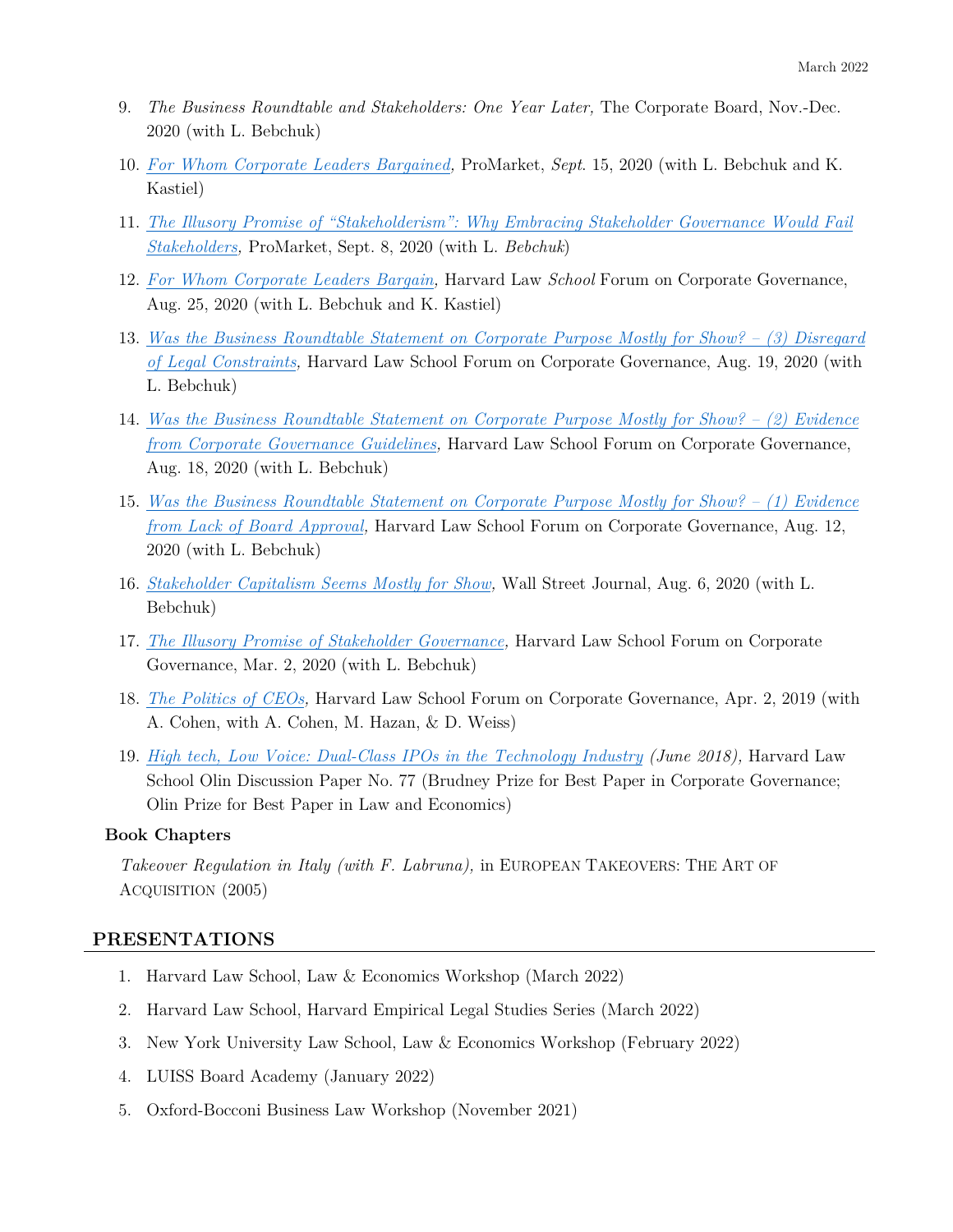- 6. New York Law Bar Association, Business Law Section, 2021 Fall Meeting (October 2021)
- 7. Washington University in St. Louis, Securities Regulation Workshop (October 2021)
- 8. American Law and Economics Association Annual Meeting, University of Chicago (October 2021)
- 9. Harvard Law School, Corporate Governance Seminar (September 2021)
- 10. National Investor Relations Institute, 2021 Forum (September 2021)
- 11. Vanderbilt Law School, Law and Business Seminar (September 2021)
- 12. London School of Economics, Department of Law (September 2021)
- 13. George Mason University, Law & Economics Center (August 2021)
- 14. 2021 National Business Law Scholars Conference (June 2021)
- 15. Global Corporate Governance Colloquium, Yale University (June 2021)
- 16. Corporate Governance Workshop, D'Amore-McKim School of Business, Northeastern University (June 2021)
- 17. European Corporate Governance Institute (April 2021)
- 18. Empirical Law & Finance Fellows Workshop, Harvard Law School (March 2021)
- 19. Harvard Law School, Law and Economics Seminar (March 2021)
- 20. Global Research Alliance for Sustainable Finance and Investment, 3rd Annual Conference, Columbia University (September 2020)
- 21. Toulouse Business School (June 2020)
- 22. Columbia Law School, Corporate Law Scholarship Seminar (March 2020)
- 23. Harvard Law School, Law and Economics Seminar (March 2020)
- 24. Greater Boston Corporate Governance Workshop, D'Amore-McKim School of Business, Northeastern University (June 2018)

## **MEDIA COVERAGE**

The Limits of Portfolio Primacy: [Bloomberg](https://www.bloomberg.com/opinion/articles/2021-09-20/investment-banking-is-cheap-if-you-re-rich)

Stakeholder Capitalism in the Time of Covid: Wall Street [Journal,](https://www.wsj.com/articles/shareholders-reign-supreme-despite-ceo-promises-to-society-11644496644?mod=newsviewer_click) [Financial Times,](https://www.ft.com/content/242a3df5-072b-4d5d-be4c-cd968daca835) [Forbes](https://www.forbes.com/sites/bobeccles/2022/02/25/is-stakeholder-capitalism-real-or-not-the-natural-experiment-of-covid-19/?sh=1e3317249956) 

Will Corporations Deliver Value To All Stakeholders?: [National Review,](https://www.nationalreview.com/corner/woke-capitalism-an-update/?itm_source=parsely-api?utm_source=recirc-desktop&utm_medium=blog&utm_campaign=right-rail&utm_content=recommended&utm_term=first) [Fortune,](https://fortune.com/2021/08/18/ceo-daily-two-years-business-roundtable/) [WSJ,](https://www.wsj.com/articles/stakeholder-shareholder-business-roundtable-environment-capitalism-11629690204) [UK Today](https://todayuknews.com/market/is-esg-a-bottom-line-risk/)  [News,](https://todayuknews.com/market/is-esg-a-bottom-line-risk/) [WSJ \(2\),](https://www.wsj.com/articles/the-regulators-are-coming-after-sustainable-investing-11629994233?mod=markets_lead_pos6) [Financial Times,](https://www.ft.com/content/2e77a83b-bf88-4efb-8294-31db74db03c5?accessToken=zwAAAXt5UHhQkc8ud6g7v4hO-9OClDHbdNsDxQ.MEUCIQCCvdwcYJN4EZHxasNnhEYgMMIhv9rd30GkJ9_sD9W0LgIgH1evGDdY6FtYEOTLNdTy7Jt29S57mhnWBBxwuAqrU6A&sharetype=gift?token=8365138b-16f3-415c-bc4e-77845d51c5cf) [St. Louis Post-Dispatch,](https://www.stltoday.com/business/columns/david-nicklaus/nicklaus-pledge-on-corporate-values-turns-out-to-be-mere-pr/article_ed58b2bf-4119-5a89-8af2-294be1a12c4a.html) [Financial Times \(2\),](https://www.ft.com/content/2e77a83b-bf88-4efb-8294-31db74db03c5?accessToken=zwAAAXt5UHhQkc8ud6g7v4hO-9OClDHbdNsDxQ.MEUCIQCCvdwcYJN4EZHxasNnhEYgMMIhv9rd30GkJ9_sD9W0LgIgH1evGDdY6FtYEOTLNdTy7Jt29S57mhnWBBxwuAqrU6A&sharetype=gift?token=8365138b-16f3-415c-bc4e-77845d51c5cf) [Forbes](https://www.forbes.com/sites/stevedenning/2021/11/26/why-top-management-must-change-fundamental-assumptions/?sh=48195c35291e)

Stockholder Politics: [New York Times,](https://www.nytimes.com/2021/03/10/business/dealbook/lina-khan-antitrust.html) [The Economist,](https://www.economist.com/business/2021/04/14/ceo-activism-in-america-is-risky-business) [E&E News](https://www.eenews.net/stories/1063732567)

For Whom Corporate Leaders Bargain: [Financial Times,](https://www.ft.com/content/1047a7ba-6160-449b-ba65-eab6be5e9f8c) [Agenda,](https://pcg.law.harvard.edu/wp-content/uploads/2020/09/2020_09-04_Agenda.pdf) [The Economist](https://www.economist.com/business/2020/09/19/what-is-stakeholder-capitalism)

The Illusory Promise of Stakeholder Governance: [Reuters,](https://www.reuters.com/article/us-otc-stakeholder/harvard-prof-stakeholder-corporate-paradigm-is-just-pr-and-bad-for-everyone-idUSKBN20R39V) [Bloomberg,](https://www.bloomberg.com/opinion/articles/2020-03-03/robinhood-picked-a-bad-day-to-break) [Financial Times,](https://www.ft.com/content/daa3ba7a-5f3d-11ea-b0ab-339c2307bcd4) [The](https://www.economist.com/BUSINESS/2020/03/12/ACADEMICS-MAKE-AN-EMPIRICAL-CASE-AGAIN-STAKEHOLDERISM)  [Economist,](https://www.economist.com/BUSINESS/2020/03/12/ACADEMICS-MAKE-AN-EMPIRICAL-CASE-AGAIN-STAKEHOLDERISM) [Financial Times \(2\),](https://www.ft.com/CONTENT/C082635C-5FD4-11EA-8033-FA40A0D65A98) [The Hill,](https://thehill.com/opinion/energy-environment/495673-blackrocks-choice-investment-fiduciary-or-political-activist) [Fortune,](https://fortune.com/2020/08/19/business-roundtable-statement-principles-stakeholder-capitalism-corporate-governance/) [Forbes,](https://www.forbes.com/sites/stevedenning/2020/08/30/picturing-what-good-agile-looks-like/#52168ad24e89) [LA Times,](https://www.latimes.com/business/story/2020-08-19/big-business-shareholder-value-scam) [Wall Street Journal,](https://www.wsj.com/articles/whats-new-about-stakeholder-capitalism-11597431777) [The](https://www.economist.com/business/2020/09/19/what-is-stakeholder-capitalism)  [Economist \(2\),](https://www.economist.com/business/2020/09/19/what-is-stakeholder-capitalism) [Globe and Mail,](https://www.theglobeandmail.com/business/careers/management/article-more-companies-are-committing-themselves-to-social-change-is-it-all/) [Law360,](https://www.law360.com/publicpolicy/articles/1324785/stakeholder-capitalism-needs-gov-t-oversight-to-work-) [Pension & Investments,](https://www.pionline.com/real-estate/social-issues-take-center-stage-conferences) [Financial Times \(3\),](https://www.ft.com/content/fa2ab84f-fa69-476c-b26f-d65528f89ab1) [ProMarket](https://promarket.org/2020/09/08/the-illusory-promise-of-stakeholderism-why-embracing-stakeholder-governance-would-fail-stakeholders/)